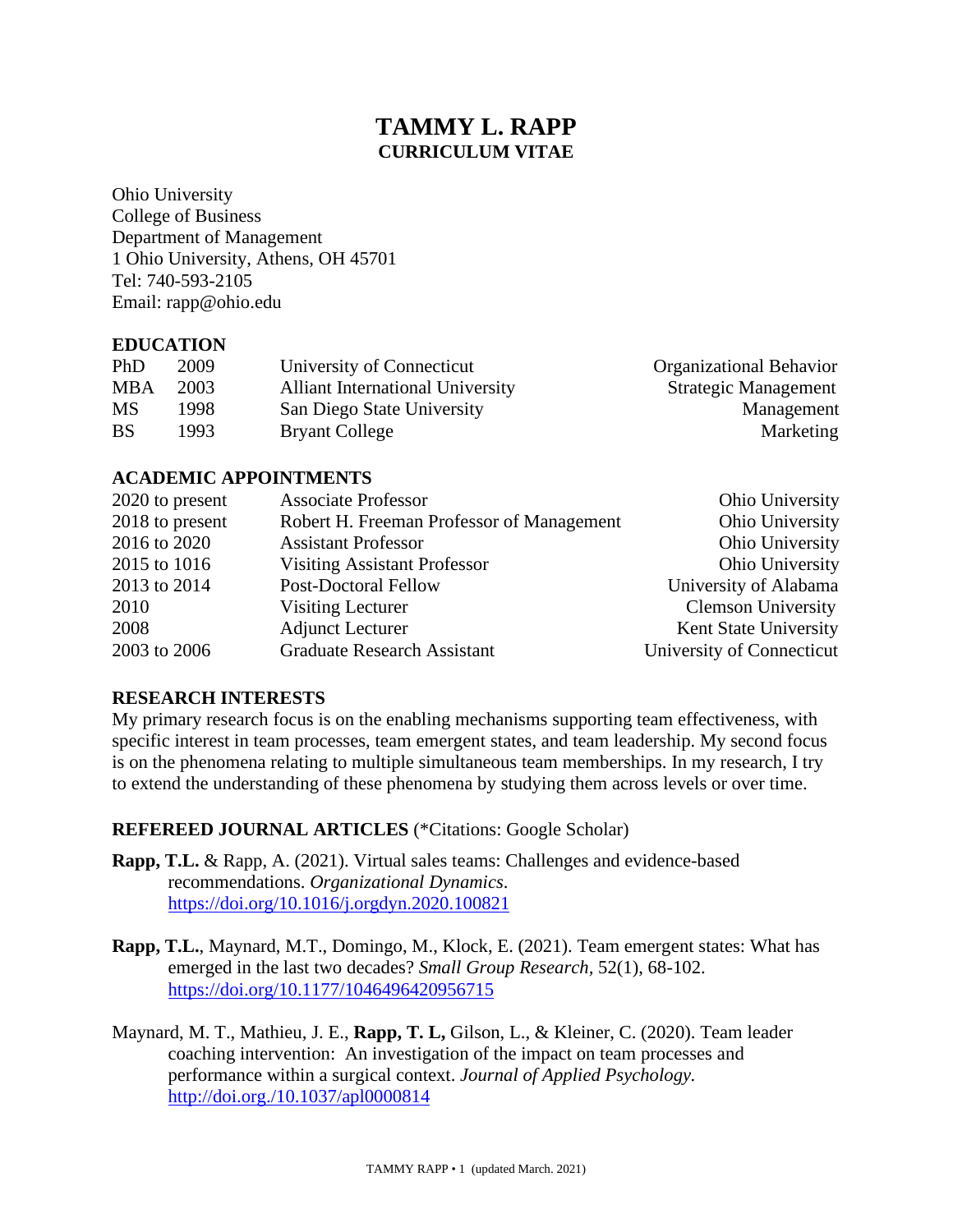- Featured in I/O At Work
- Featured in [OHIO News](https://www.ohio.edu/news/2020/12/ohios-tammy-rapp-collaborates-study-showing-how-leadership-coaching-improves-patient)
- **Rapp, T. L.** & Mathieu, J. E. (2019). Team and individual influences on members' identification and performance per membership in multiple team membership arrangements. *Journal of Applied Psychology,* 104(3)*,* 303-320. <http://dx.doi.org/10.1037/apl0000344> \*(14)
- **Rapp, T. L**., Gilson, L. L., Mathieu, J. E., & Ruddy, T. (2016). Leading empowered teams: An examination of the role of external team leaders and team coaches. *Leadership Quarterly,* 27(1), 109-123. <https://doi.org/10.1016/j.leaqua.2015.08.005> \*(44)
- **Rapp, T. L.**, Rapp, A., & Bachrach, D. G., & Mullins R. (2014). The role of team goal monitoring in the curvilinear relationship between team efficacy and team performance. *Journal of Applied Psychology,* 99(5), 976-987. [http://dx.doi.org/10.1037/a0036978](http://psycnet.apa.org/doi/10.1037/a0036978)  $*(45)$
- Rapp, A., Bachrach, D., & **Rapp, T. L.** (2013). The influence of time management skill on the curvilinear relationship between organizational citizenship behavior and task performance. *Journal of Applied Psychology,* 98(4), 668-677. [http://dx.doi.org/10.1037/a0031733](http://psycnet.apa.org/doi/10.1037/a0031733) \*(132)
- Maynard, M. T., Mathieu, J. E., **Rapp, T. L.**, & Gilson, L.L. (2012). Something(s) old and something(s) new: Modeling drivers of global virtual team effectiveness. *Journal of Organizational Behavior,* 33(3), 342-365. <https://doi.org/10.1002/job.1772> \*(253)
- Mathieu, J. E., **Rapp, T. L.**, Maynard, M. T., & Mangos, P. (2010). Interactive effects of team and task shared mental models as related to air traffic controllers' collective efficacy and effectiveness. *Human Performance,* 23(1), 22-40*.* <https://doi.org/10.1080/08959280903400150> *\**(124)
- Rapp, A., Ahearne, M., Mathieu, J. E., & **Rapp, T. L**. (2010). Managing sales teams in a virtual environment. *International Journal of Research in Marketing,* 27*,* 213-224. <https://doi.org/10.1016/j.ijresmar.2010.02.003> \*(95)
- Mathieu, J. E. & **Rapp, T. L**. (2009). Laying the foundation for successful team performance trajectories: The roles of team charters and deliberate plans. *Journal of Applied Psychology,* 94(1), 90-103. [http://dx.doi.org/10.1037/a0013257](http://psycnet.apa.org/doi/10.1037/a0013257) \*(294)
- Mathieu, J. E., Maynard, M. T., **Rapp, T. L.**, & Gilson, L. (2008). Team effectiveness 1997- 2007: A review of recent advancements and a glimpse into the future. *Journal of Management*, 34(3), 410-476. [https://doi.org/10.1177/0149206308316061\\*](https://doi.org/10.1177/0149206308316061)(2684)
	- [Scholarly Impact Award,](https://managementink.wordpress.com/2013/09/03/jom-2013-scholarly-impact-winners/) *Journal of Management* (2013)
	- [Editor's Choice Collection,](https://journals.sagepub.com/topic/collections-jom/jom-3-teams/jom) *Journal of Management*
	- A "Most Read" Articles in *Journal of Management*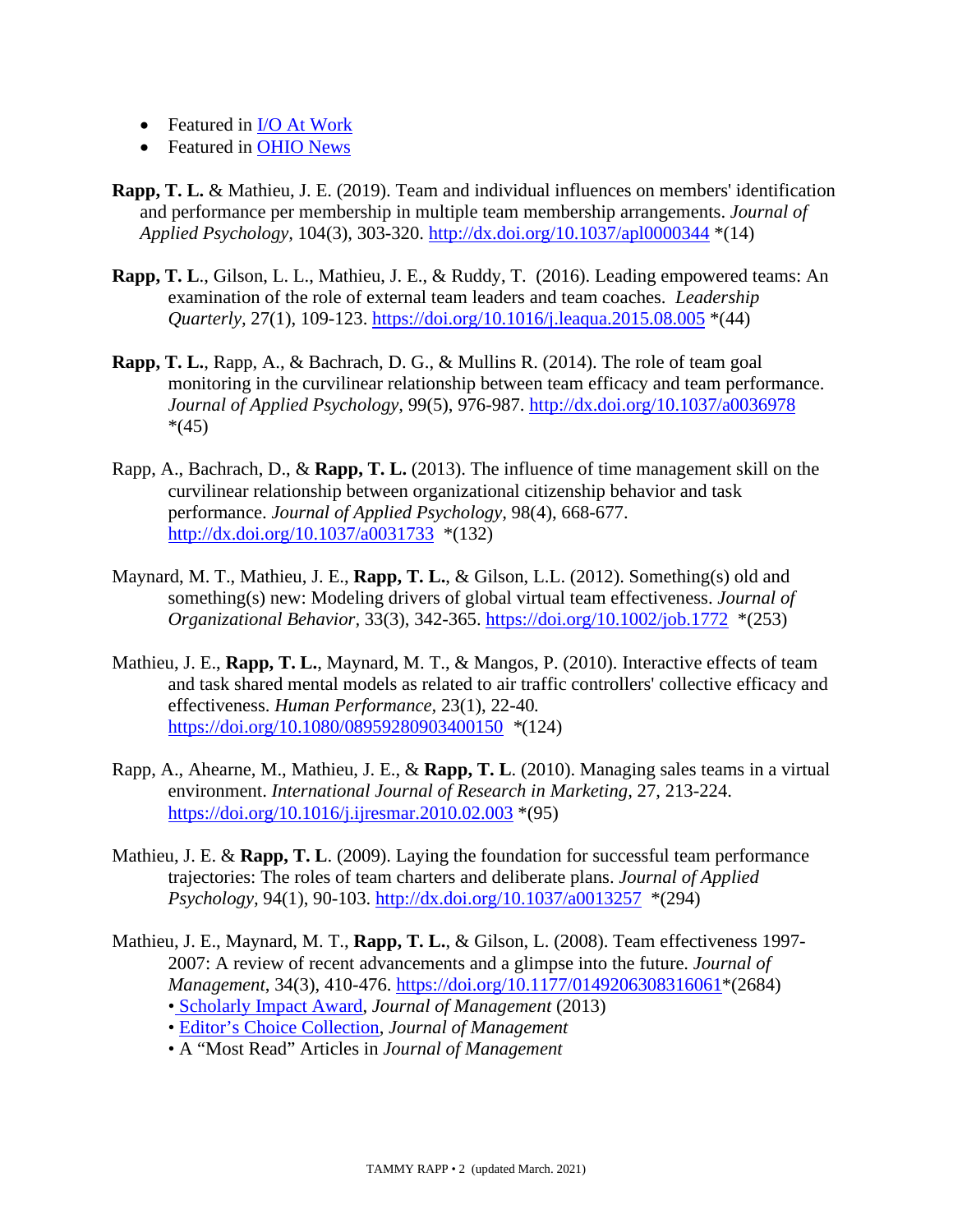- Rapp, A., **Rapp, T. L**., and Schiellwart, N. (2008). An empirical analysis of e-service implementation: Antecedents and the resulting value creation. *Journal of Services Marketing*, 22 (1), 24-36.<https://doi.org/10.1108/08876040810851932> \*(31).
- **Rapp, T. L.** & Mathieu, J. E. (2007). Evaluating an individually self-administered generic teamwork skills training program across time and levels. *Small Group Research,* 38(4), 532-555. <https://doi.org/10.1177/1046496407300479> \*(53)

Total Citations: Google Scholar = 3943

#### **BOOK CHAPTERS**

Mathieu, J. E., Maynard, M. T., **Rapp, T. L.**, & Gilson, L. (2008). Team effectiveness 1997- 2007: A review of recent advancements and a glimpse into the future. In J. A. Wagner III, & J. R. Hollenbeck (Eds.), *Readings in organizational behavior* (pp. 321-380)*.* New York, NY, US: Routledge/Taylor & Francis Group.

### **OTHER PUBLICATIONS**

- **Rapp, T. L.**, Davis, W., & Gilson, L. L. (forthcoming). Cutting edge topics need a sharp knife and a solid cutting board: Welcome to the 2021 Special Conceptual Issue. *Group & Organization Management.*
- **Rapp, T. L.** (2016). A cross-classified multilevel analysis of identity and performance in multiple team arrangement. In John Humphreys (Ed.), *Best Paper Proceedings of the Seventy-sixth Annual Meeting of the Academy of Management.* Online ISSN: 2151-6561. <https://doi.org/10.5465/ambpp.2016.199> \*(2)

#### **MANUSCRIPTS IN SUBMISSION**

- Bachrach, D. G., **Rapp, T. L.**, Ogilvie, J. L., & Rapp, A. [Title removed to protect peer review process]. *Journal of Management* (under 3rd review)*.*
- Bachrach, D. G., **Rapp, T. L**., Rapp, A., & Ogilvie, J. [Title removed to protect peer review process]. *Group & Organization Management* (Preparing for 2nd review)*.*
- Mistry, S., Kirkman, B., Moore, O., Hanna, A., & **Rapp, T.L.** [Title removed to protect peer review process]. *Personnel Psychology* (Preparing for 2nd review)*.*

#### **MANUSCRIPTS IN PREPARATION**

- Moore, O., Mistry, S., & **Rapp, T.L.,** & Bell, B. Multiple team memberships: Too much ambiguity in multiteam project arrangements. (Data analysis complete; writing stage)
- **Rapp, T.L**., Maynard, M.T., Dominguez, M.D., Klock, E., & Mathieu, J.E., Team emergent states: It's time for a temporal approach. *(*Writing stage)
- **Rapp, T. L.** Multiple team identities: A person-by-team interaction perspective. (Data analysis stage)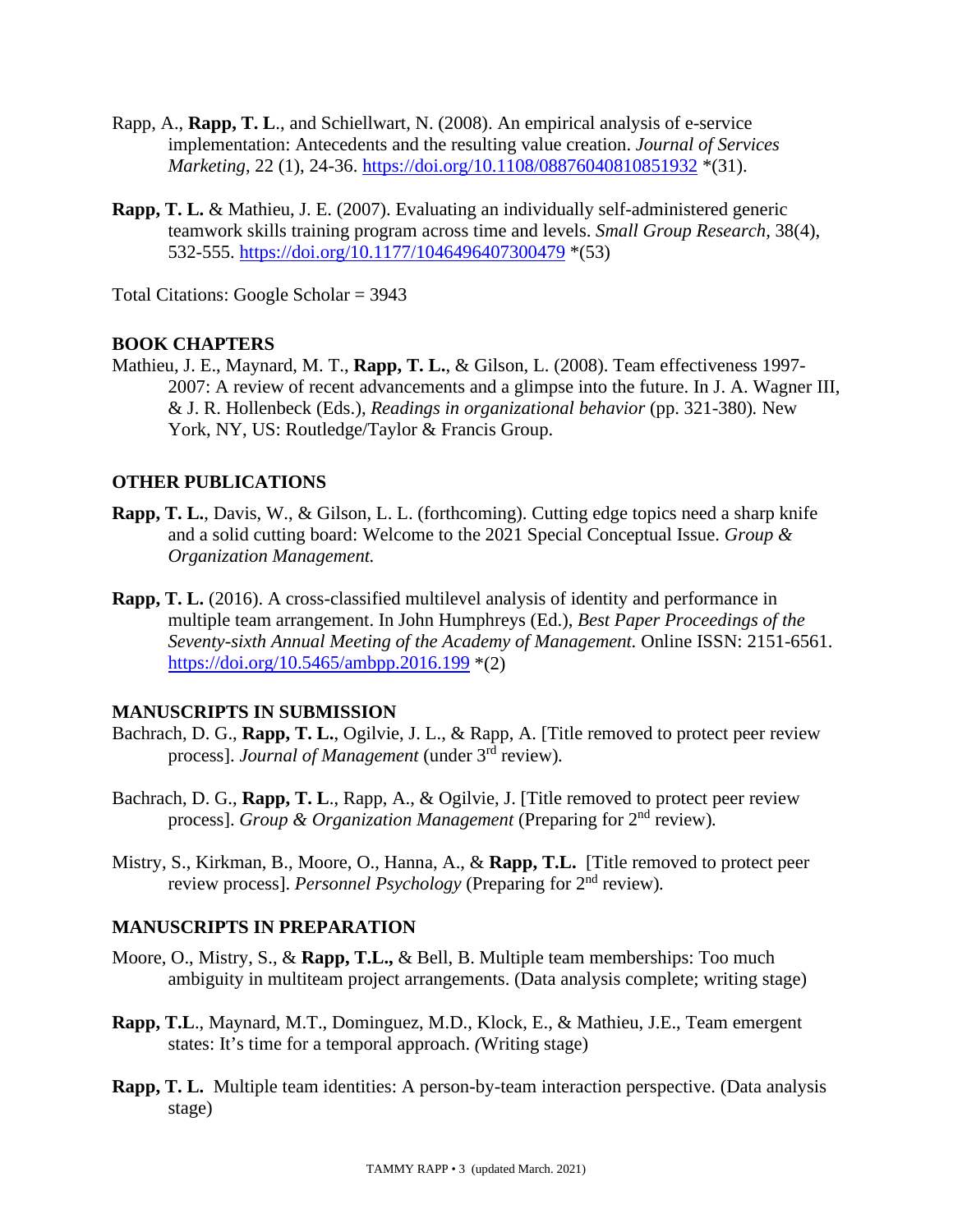- **Rapp, T. L.** Balancing multiple team memberships: The impact on individual team member role stress and job performance. (Data analysis stage)
- **Rapp, T. L.** The influence of team charters on team performance: The role of team process as explanatory mechanism. (Data analysis stage)
- **Rapp. T. L.** The mediating role of team emergent states in the relationship between team charters and team performance. (Data analysis stage)
- **Rapp, T. L.,** & Rapp, A. The interplay of individual and composition goal orientations: A person-in-situation perspective. (Data collection complete)
- Rapp, A.A., **Rapp, T.L.,** Bachrach, D., & Ogilvie, J.L. Stretch goals: They are not what they're cracked up to be. (Data collection complete).
- Beeler, L., **Rapp, T. L., &** Rapp, A. Person-targeted and general workplace incivility among salespeople: Is hindsight 20-20? (Data collection phase)
- **Rapp, T**. L. & Mistry, S. The structure of multiple organizational identities: An expanded perspective to reflect modern organizational arrangements. (Planning phase)

### **CONFERENCE PRESENTATIONS**

- Moore, O., **Rapp, T.L.**, & Mistry, S. (2020) New theoretical directions in multiple team membership research: The employee experience *Symposium at the Annual Meeting of the Academy of Management,* Virtual Conference.
- Maynard, M.T., **Rapp, T.L.**, Mathieu, J.E., Gilson, L.L., & Marshall, D. (July 2019). Can you coach effective leadership? An examination of an intervention within the operating room context investigating its impact on team processes and performance. Paper presented at the *Interdisciplinary Network of Group Research (INGRoup) Conference:* Lisbon: Portugal.
- Moore, O., **Rapp, T.L.**, & Mistry, S. (2019) Multi-method and multi-level perspectives on multiple team memberships*. Symposium at the Annual Meeting of the Academy of Management,* Boston, MA.
- **Rapp, T. L.** (2018). Multiple team identities: A person-by-team interaction perspective. Paper presented at the *Annual Meeting of the Academy of Management:* Chicago, IL.
- Moore, O. & **Rapp, T.L.** (2018) Multi-level Perspectives on Multiple Team Memberships*. Symposium at the Annual Meeting of the Academy of Management,* Chicago, IL.
- Rapp, A., Ogilvie, J., & **Rapp, T. L.** (2018). A cross-classified multilevel analysis of identity and performance in multiple cross-functional sales team arrangements. Paper presented at the *American Marketing Association Winter Conference:* New Orleans, LA.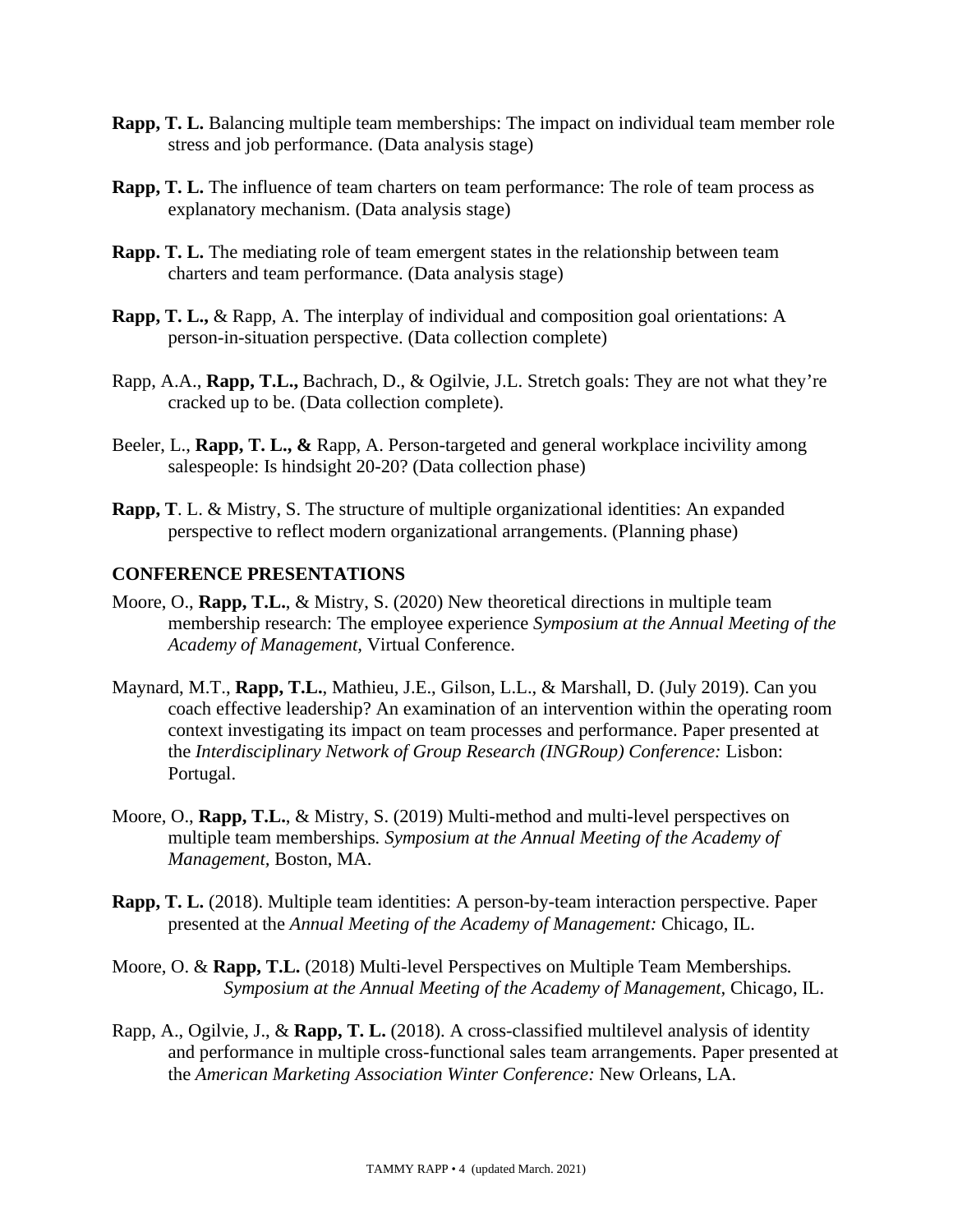- Rapp, A., Ogilvie, J., & **Rapp, T. L.** (2017). A cross-classified multilevel analysis of identity and performance in multiple cross-functional sales team arrangements. Paper presented at the *2017 Thought Leadership on the Sales Profession Conference:* Paris, France
- **Rapp, T. L.** (2016). A cross-classified multilevel analysis of identity and performance in multiple team arrangements. Paper presented at the *Annual Meeting of the Academy of Management*: Anaheim, CA.
- **Rapp, T. L**., Rapp, A., Bachrach, D., Mullins, R. (2014). Team goal monitoring in the curvilinear relationship between team efficacy and team performance. Paper presented at the *Annual Meeting of the Academy of Management*: Philadelphia, PA.
- Maynard, M. T., Gilson, L. L., Mathieu, J. E., **Rapp, T. L.**, & Marshall, D. (2013). The impact of a teamwork coaching intervention on operating room team processes and performance. Paper presented at the *Interdisciplinary Network of Group Research (INGRoup) Conference*: Atlanta, GA.
- Rapp, A. A., Peterson, A., Hughes, D. & **Rapp, T. L**. (2012). A question of productivity and performance: The selling sales manager or the managing sales manager? Paper presented at the *Thought Leadership on the Sales Profession Conference:* Harvard University, Boston, MA.
- Maynard, M. T., **Rapp, T. L**., & Dean, M. (2009). Team creative environment: An expanded view of the nomological network within supply chain teams. Paper presented at the *Annual Meeting of the Academy of Management*: Chicago, IL.
- **Rapp, T. L**. (2008). The psychological dynamics underlying individual responses to working in multiple project teams: An intra-person and inter-person investigation. Paper presented at the *Annual Meeting of the Academy of Management*: Anaheim, CA.
- **Rapp, T. L**. & Ruddy, T. (2007). Team learning as mediating leader behaviors, empowerment, interdependence and team performance. Paper presented at the *Annual Meeting of the Academy of Management*: Philadelphia, PA.
- Mathieu, J. E., Maynard, M. T., **Rapp, T. L**., & Gilson, L. L. (2007). Organizational team effectiveness: A review and new directions. Paper presented at the *Annual Meeting of the Academy of Management:* Philadelphia, PA.
- Maynard, M. T., & **Rapp, T. L.** (2007). Ability-based trust development in project teams: The role of diversity, personality, and justice. Paper presented at the *Annual Meeting of the Academy of Management*: Philadelphia, PA.
- Mathieu, J. E., Maynard, M. T., **Rapp, T. L**., & Mangos, P. M. (2006). Interactive effects of team and task shared mental models as related to air traffic controllers' team efficacy and effectiveness. Paper presented at the *Annual Meeting of the Academy of Management*: Atlanta, GA.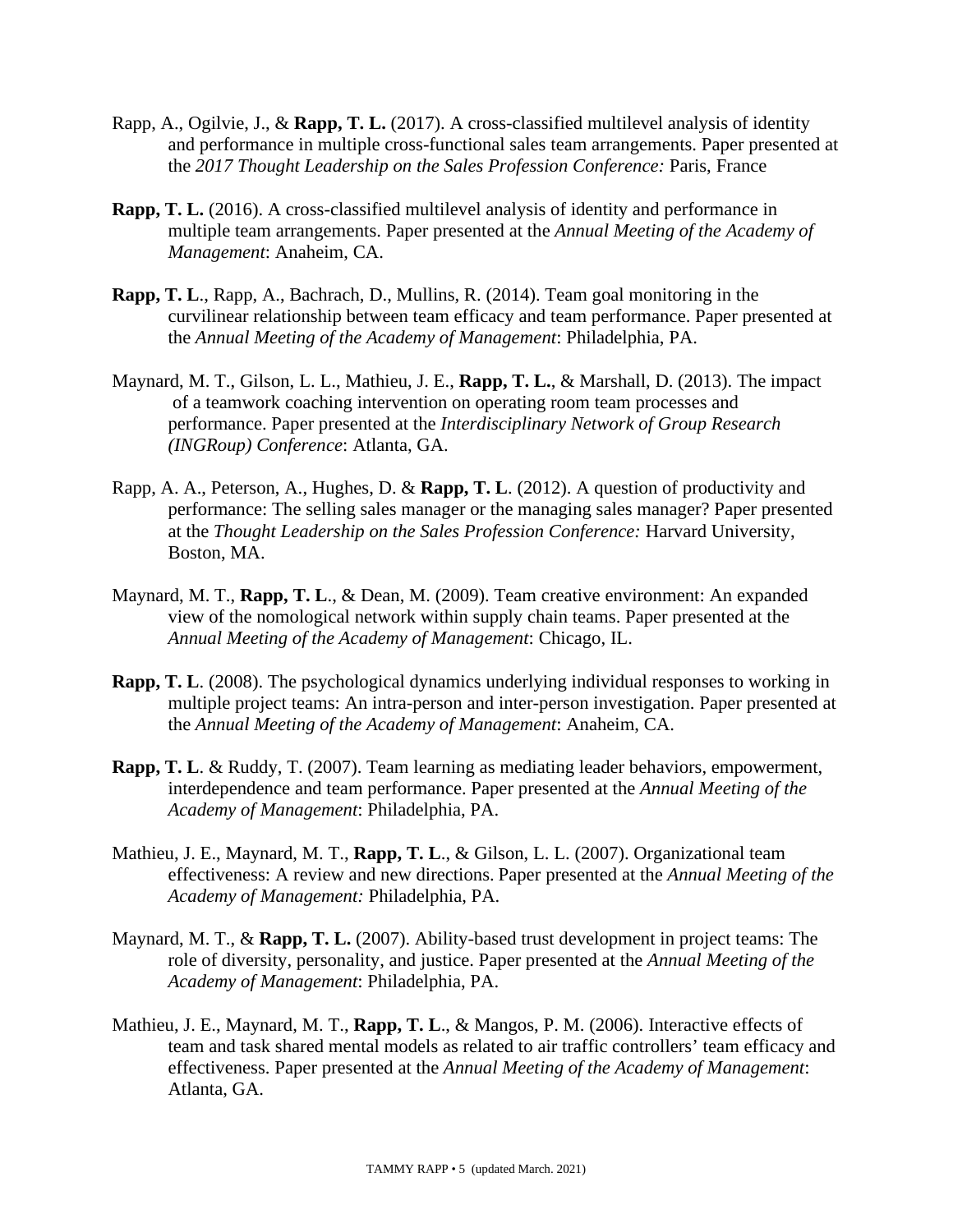- **Rapp, T.L**. (2006). Contextualizing team learning: New insights through considerations of task and time. Paper presented at the *Annual Meeting of the Academy of Management*: Atlanta, GA.
- Mathieu, J.E. & Woods **(Rapp), T.L**. (2005). Team training effects over time: Invest now to benefit later. Paper presented at the *Annual Meeting of the Academy of Management*: Honolulu, HI.
- Mathieu, J.E. & Woods **(Rapp), T.L.** (2005). A longitudinal examination of within- and between- member functional diversity on team performance. Paper presented at the *Annual Meeting of the Academy of Management*: Honolulu, HI.
- Mathieu, J.E. & Woods **(Rapp), T.L.** (2005). Laying the foundation for successful team performance trajectories: The roles of team charters and deliberate plans. Paper presented at the *Society for Industrial Organizational Psychology*: Los Angeles, CA.
- Rapp, A. & Woods **(Rapp), T.L.** (2004). An exploratory examination of individual and manager level effects on salesperson performance using Hierarchical Linear Modeling. Paper presented at the *National Conference of Sales Management*: Miami, FL.
- Woods **(Rapp), T.L.** & Rapp, A. (2004). Issue interpretation, organizational learning responses, and potential influences: A learning perspective. Paper presented at the *International Academy of Business and Management*: Las Vegas, NV.
- Wright, P. & Woods **(Rapp), T.L**. (1999). Twenty years later: Selection and training procedures of U.S. multinationals. Paper presented at the *International Business Education Technology*: Cancun, Mexico.

#### **GRANTS, HONORS, AND AWARDS**

 Excellence in Intellectual Contribution Award, OU College of Business Excellence in Research Recognition, OU College of Business Outstanding Reviewer Award, *Group & Organization Management* 2019 Highest Ranked Journal Article: Ohio University, Management Department Excellence in Research Recognition, OU College of Business Research Seed Grant, Ohio University, College of Business Robert H. Freeman Professorship: Ohio University, College of Business Research Impact Award: Ohio University Management Department Research Seed Grant: Ohio University, College of Business (with A. Rapp) 2018 Extra Effort Award, Critical Leadership Role: OU COB Women's Group Research Seed Grant**:** Ohio University, College of Business Alt-Textbook Grant: Ohio University Libraries (Integrated Business Cluster) Alt-Textbook Grant: Ohio University Libraries (Honors Research Seminar) Scholarly Impact Award, *Journal of Management* CIBER PhD Dissertation Fellowship Phi Kappa Phi Honor Society Inductee Society for Human Resource Management (SHRM) Dissertation Award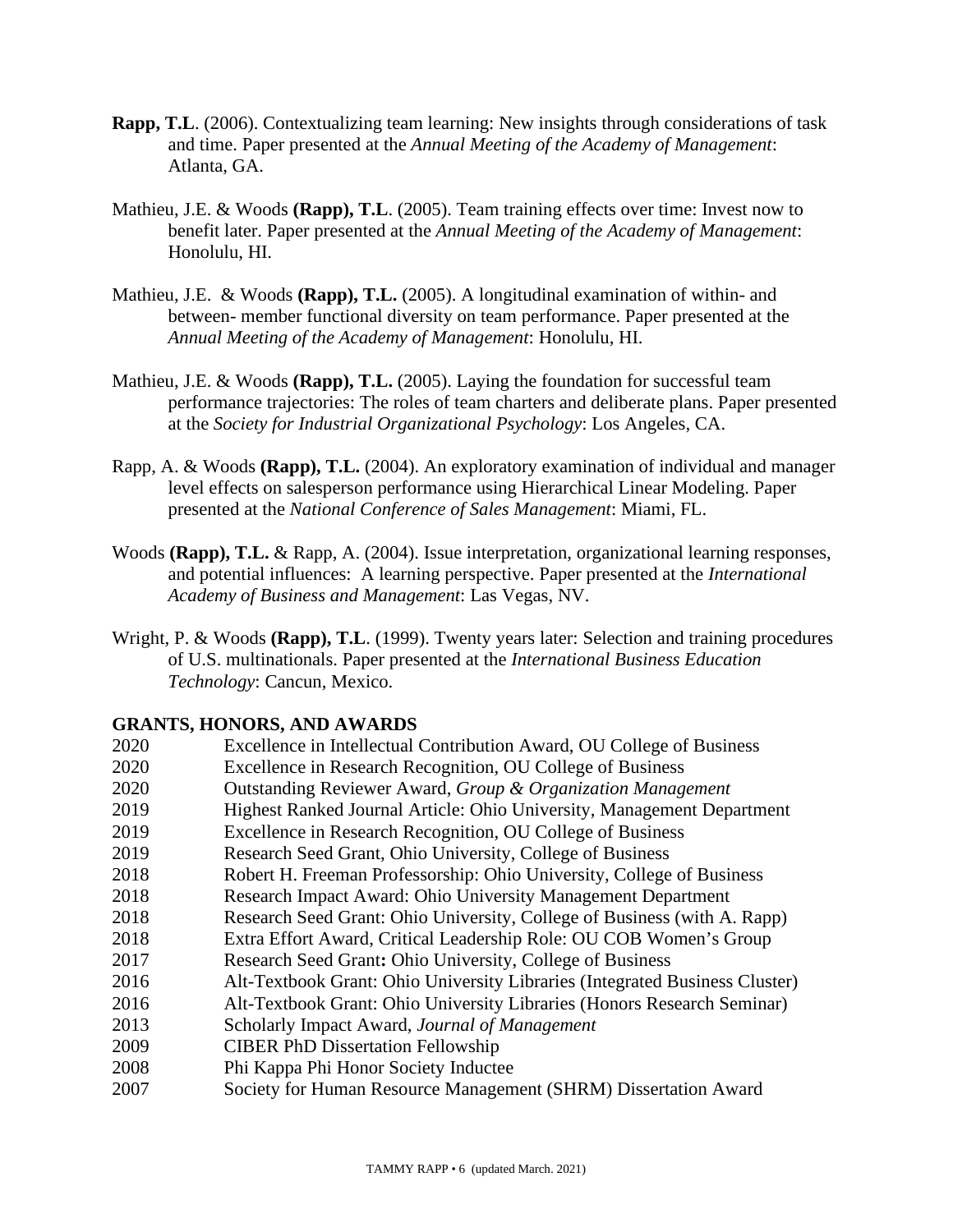| 2007 | Academy of Management OB Doctoral Consortium                               |
|------|----------------------------------------------------------------------------|
| 2007 | Doctoral Dissertation Fellowship Award, University of Connecticut          |
| 2006 | Pre-doctoral Fellowship, University of Connecticut                         |
| 2006 | Academy of Management HR Doctoral Consortium                               |
| 2005 | Pre-doctoral Fellowship, University of Connecticut                         |
| 2004 | Pre-doctoral Fellowship, University of Connecticut                         |
| 2006 | Management PhD Student Teaching Award, University of Connecticut           |
| 2006 | Outstanding Reviewer, Academy of Management OB Division                    |
| 2005 | Doctoral Fellowship Award for Best Doctoral Paper, NCSM, Miami, FL         |
| 2005 | Southern Management Association Doctoral Consortium                        |
| 2004 | <b>CIBER Research Grant, University of Connecticut (with J.E. Mathieu)</b> |
|      |                                                                            |

## **SERVICE TO PROFESSION**

## **Academic Journals**

| $2020$ - present | Co-Editor, 2021 Conceptual Issue, Group & Organization Management |
|------------------|-------------------------------------------------------------------|
| $2020$ - present | Associate Editor: Group & Organization Management                 |
| 2018-2020        | Editorial Review Board Member: Group & Organization Management    |
| Ad hoc reviewer: | Journal of Applied Psychology                                     |
| Ad hoc reviewer: | Journal of Organizational Behavior                                |
| Ad hoc reviewer: | Group Processes & Intergroup Relations                            |
| Ad hoc reviewer: | Academy of Management Journal                                     |
| Ad hoc reviewer: | Group & Organization Management                                   |
| Ad hoc reviewer: | Journal of Occupational and Organizational Psychology             |
| Ad hoc reviewer: | <b>Small Group Research</b>                                       |
| Ad hoc reviewer: | <b>American Journal of Business</b>                               |
|                  |                                                                   |

# **Academy of Management**

| 2018-present Making Connections Committee Member, OB Division          |
|------------------------------------------------------------------------|
| 2005-present Conference Reviewer, Academy of Management Annual Meeting |
| Doctoral Student Buddy, OB Division                                    |
| Symposium Organizer and Co-Chair                                       |
| PDW Organizer, "New to OB: Navigating the OB Division and AOM"         |
| Mentor (Welcome-a-Member Program), OB Division                         |
| Symposium Organizer and Co-Chair                                       |
| Symposium Organizer and Co-Chair                                       |
| Ambassador, OB Division                                                |
| Session Co-chair, Academy of Management Annual Meeting                 |
| Session Discussant, Southern Management Association                    |
| Conference Reviewer, Southern Management Association                   |
|                                                                        |

### **SERVICE TO UNIVERSITY, COLLEGE, AND DEPARTMENT**

|      | 2020-present Chair, Intellectual Contributions Committee, College of Business            |
|------|------------------------------------------------------------------------------------------|
|      | 2019-present Graduate Academic & Professionalism Committee, College of Business          |
|      | 2019-present Primary OU Contact, Consortium for the Adv. of Research Methods & Analytics |
| 2021 | Invited speaker (Building Teams), Celebrate Women Conference                             |
| 2020 | Chair, Tenure & Promotion Committee, Management Department                               |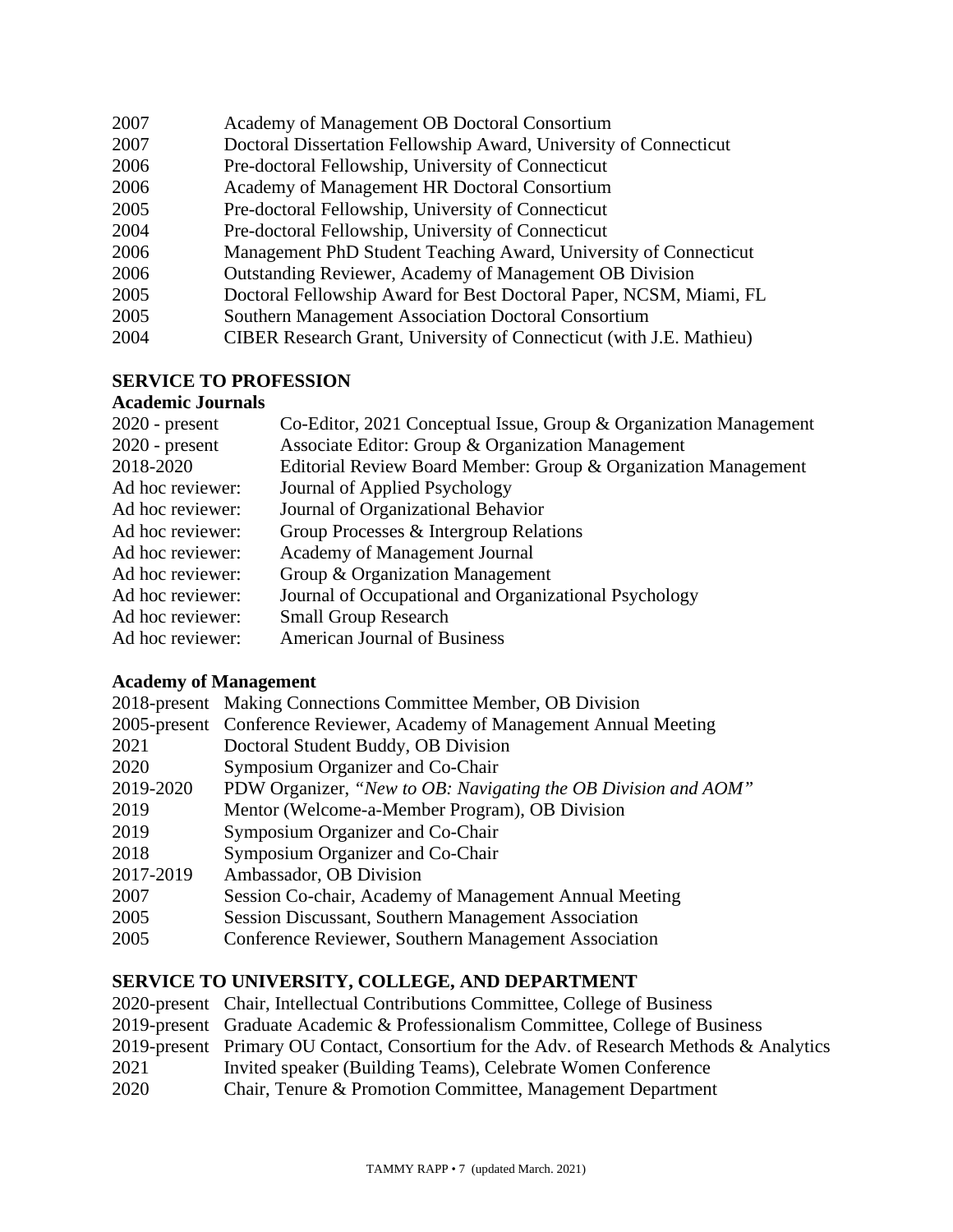| 2020            | Interim Chair, Intellectual Contributions Committee, College of Business |
|-----------------|--------------------------------------------------------------------------|
| 2017-2020       | Member, Intellectual Contributions Committee, College of Business        |
| 2018-2019       | Interviewer, Full Time MBA/Dual MSA Program Candidates                   |
| 2017-2019       | Advisor, Honors Tutorial College, Ohio University                        |
| 2017-2019       | <b>Annual Evaluation Committee, Management Department</b>                |
| 2017-2019       | Co-Chair, Social Committee, Management Department                        |
| 2019            | Attendee, AACSB Accreditation Team, Tenure-Track Meeting                 |
| 2019            | Judge, Ohio University Research Expo                                     |
| 2019            | Co-Organizer, Departmental Faculty Retreat, Management Department        |
| 2019            | Guest Lecturer, College of Arts & Sciences, Psychology PhD Seminar       |
| 2018            | Chair, Faculty Hiring Committee (Human Resource Management)              |
| 2018            | Tenure & Promotion Committee, Management Department                      |
| 2018            | Faculty Panelist, PMBA Program Recruiting/Information Event              |
| 2017-2018       | Research Task Force, Department of Management                            |
| 2016-2018       | Management Representative, College of Business Up Close Events           |
| 2015-2018       | Associate Director, College of Business Honors Program, Ohio University  |
| 2017            | Chair, Faculty Hiring Committee (Human Resource Management)              |
| 2017            | Management Representative, Ohio University Scholars Day                  |
| 2017            | Invited Speaker (Team Charters), College of Business Schey Sales Centre  |
| 2016-2017       | Member, OB Subgroup, Department of Management                            |
| 2016            | Mock Interviewer, Office of Career Management                            |
| $2015$ -present | Attendee, OU Freshman Convocation and Spring Commencement Ceremonies     |

## **DISSERTATION AND THESIS ADVISING**

| 2017-2019 | Advisor, Taylor Woodford, Ohio University Honors Tutorial College         |
|-----------|---------------------------------------------------------------------------|
| 2018      | External Reader, Christine Newton, Athabasca University, Canada.          |
| 2015      | PhD Dissertation Committee Member, Jessica Ogilvie, University of Alabama |
| 2015      | PhD Dissertation Committee Member, Kati Johnson, University of Alabama    |

## **PROFESSIONAL AFFILIATIONS**

Academy of Management (OB, HR, and Research Methods Divisions) Interdisciplinary Network for Group Research (INGroup) International Network for the Science of Team Science (INSciTS) American Psychological Association

## **TEACHING EXPERIENCE AND EVALUATIONS**

## **Graduate Courses**

*MBA 6340 Organizational Behavior & Human Resources* (Professional MBA)

- S2020: Section 102: 4.5/5.0 [hybrid]
- S2019: Section 100: 4.6/5.0 [hybrid]
- S2018, Section 101: 4.7/5.0 [hybrid]
- S2017, Section 101: 4.5/5.0 [hybrid]
- F2015, Section 101: 4.3/5.0 [hybrid]

## *MBA 6340 Organizational Behavior & Human Resources* (Residential MBA/Traditional format)

• F2019, Section 101: 4.6/5.0